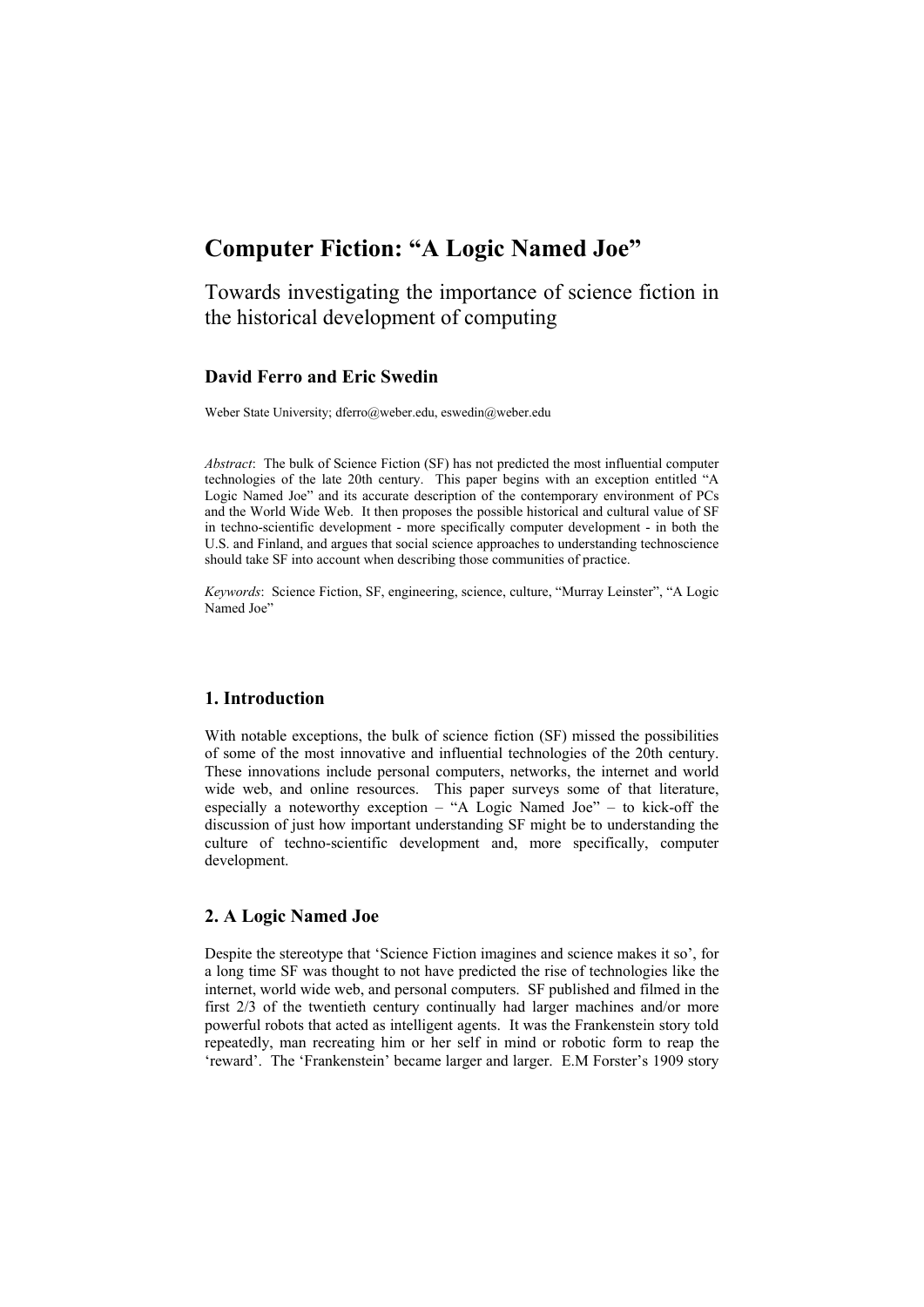"The Machine Stops" had humanity living in a worldwide city run by computer and the 1970 film *Colossus: The Forbin Project* had a massive computer taking over the world's nuclear weapons for examples. This continued up to the introduction of real personal computers where the emphasis moved to the dangers of virtual presence and hacking. The 'villain' (or potential problem) in these newer stories became the empowered individual – a theme, interestingly, that is found in "A Logic Named Joe" as well.

A short story by the author Murray Leinster (the frequently used pen name of Will F. Jenkins), "A Logic Named Joe," published in March 1946, in many ways predicted the rise of the internet, personal computers, and the convergence of interactive computing, television, and telephony. Like many stories, it plays with the idea of a 'naturally occurring' sentient mechanism - in other words, the machine just somehow 'woke up a bit more' when it was created. The difference is the almost prosaic presentation of the machine as a networked appliance. The protagonist himself is portrayed as an 'average Joe' computer technician who has a first-person style that evokes a 1940s plumber.

The story is concerned with a "logic" (a personal computer) sitting on a desk in the home of the protagonist. This logic is linked with other centralized and home logics that have become commonplace. In the story, logics have become knowledge resources, entertainment devices, and communication devices in the home. The logic named "Joe" develops a certain level of artificial intellect and then wrecks a bit of well-meaning havoc on society by helping people do exactly what they want – including some less than savory things. The protagonist saves society in the end by unplugging Joe from the network.

The creativity and prescience displayed in the creation of this story is astounding. In 1946, the public might have known of one electronic computer: the ENIAC. It was the size of a room. An army of women who flipped thousands of switches handled the input to the machine. Its output was the hundreds of blinking lights on its front panels. Among many other things, Leinster saw instead an easy-to-use keyboard and screen interface on a machine the size of a breadbox linked to millions of other similar machines. A computer of that size would not exist until the 1970s. The internet would not exist until 1969, the world wide web, not until the 1980s, and the combination would not become commonplace until the 1990s.

#### Here is some of the text of the story:

*Say you punch "Station SNAFU" on your logic. Relays in the tank take over an' whatever vision-program SNAFU is telecastin' comes on your logic's screen. Or you punch "Sally Hancock's Phone" an' the screen blinks an' sputters an' you're hooked up with the logic in her house an' if somebody answers you got a vision-phone connection. But besides that, if you punch for the weather forecast or who won today's race at Hialeah or who was mistress of the White House durin' Garfield's administration or what is PDQ and R sellin' for today, that comes on the screen too. The relays in the tank do it. The tank is a big buildin' full of all the facts in creation an' all the recorded telecasts that ever was made—an' it's hooked in with all the other tanks all over the country…*[16].

Our question is: Did such a forward-looking story actually affect those developments? The story has a far more accurate description of our current state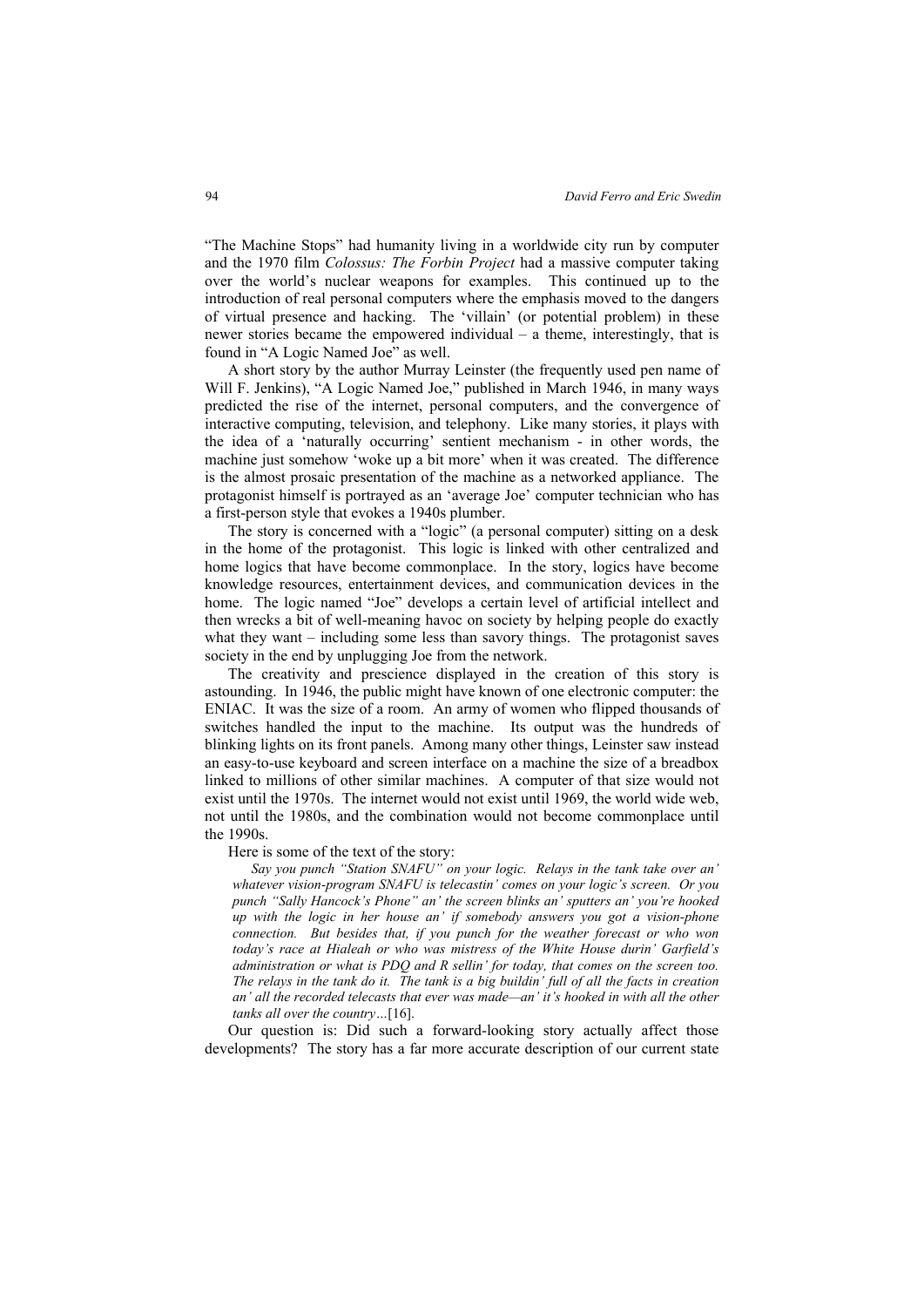of PC and WWW development than Vannevar Bush's "As We May Think" Atlantic Monthly, July 1945 article. Bush's article has been mentioned by both Douglas Engelbart and J.C.R. Licklidder for their work in creating the origins of personal computing that includes hypertext and the internet [17, 27].

The story of this paper begins at Syracuse University Special Collections Research Center where the William S. Jenkins' papers are deposited, a collection of records that take up 68 linear feet (72 boxes) of documents and there are at least three boxes strictly of letters [22]. Under his pen name of Murray Leinster he is often called the "dean of science fiction" and he wrote hundreds of stories and books between 1919 and 1975.

We could find no direct correspondence that linked those creating the computing technologies of the twentieth century with "Joe" or any other Leinster story. However, what was found was a continual effort on the part of Jenkins and other authors to maintain science and scientific veracity and uphold those ideals in the fictional form they termed SF. In addition, we found evidence of the interaction and mutual support between scientific and SF worlds. The work established his network of correspondence and pointed the way to further investigation.

# **3. Why Look At Science Fiction?**

To those of us in the computer world, the possibility of science fiction's impact on science and technology – and specifically computing development - seems obvious. We name servers for characters and locations from SF novels and movies. The language of SF seems frequently used in technical conversations. A 2006 Discovery Channel television program entitled "How William Shatner Changed the Universe" had the stories of a number of technologists and scientists crediting the 1960s television show *Star Trek* as influencing their career choices. The special has Marty Cooper inspired by the "communicator" to create a mobile phone with voice recognition and a flip top; Dr. Mae C. Jenison inspired to become an astronaut, and John Adler inventing the cyber knife inspired by the "tricorder". Authors such as Ben Bova (himself a retired aeronautical engineer) have been heard to say that "everyone who landed on the moon liked science fiction" [5]. A conversation between Astrophysicist Kip Thorne and Carl Sagan influenced both the science and science fiction of Worm Holes [38].

Although not an academic work, a James Frenkel book of essays looked historically at the 1979 SF work *True Names* by Vernor Vinge [12]. Vinge's book was another prophetic story about identity and security on the world wide web. In it, a highly capable web hacker is able to utilize resources on the web and then finds himself in a U.S. government led effort to capture an unknown hacker that threatens the security of the country. It pre-dated the web yet captured two important things. One was some of the critical issues of internet access we are faced with today where free access must be balanced against security and the possibilities of stolen identities. The other was one of the interesting characteristics of humans to create a "second self" or virtual identity through the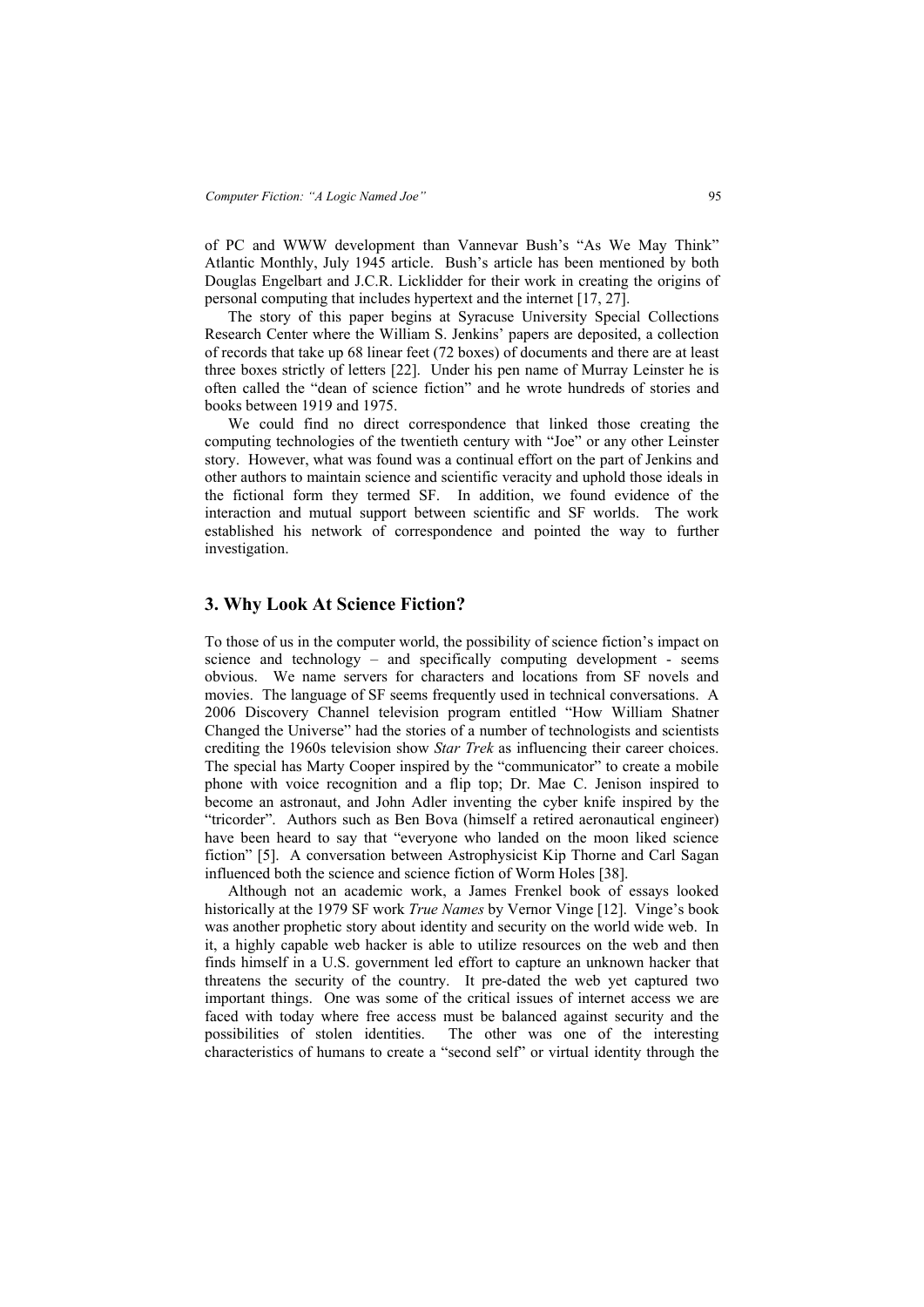computer; an idea that was studied extensively in the 1980s by Sherry Turkle [39]. Her book came out the same year (1984) that the very popular-fiction-influencing *Neuromancer* [13] came out that began the 'cyber punk' genre in SF.

Frenkel's volume contained essays from some of the seminal figures in the development of computing (including Vernor Vinge). Some of the authors not only complemented the story's predictive qualities but wrote about how influential the story was in their development efforts of the speculated but (at the time) stillnot-created computer technologies that are so prevalent today. They included Danny Hillis (founder of Thinking Machines), Timothy C. May (former chief scientist at Intel), Marvin Minsky (cofounder of MIT AI Lab), and Richard Stallman (developer of GNU Emacs, founder of Free Software movement, and the GNU General Public License CopyLeft scheme).

Other examples of the influence of SF abound. J.C.R. Licklidder (nicknamed "Lick") proposed the origins of the internet in his 1960 paper "Man-Computer Symbiosis". He called it the Intergalactic Network. In 1963, Lick wrote a lengthy memo to the prospective members of the Intergalactic Network in which he expressed his frustration over the proliferation of disparate programming languages, debugging systems, time-sharing system control languages, and documentation schemes.

*"Is it not desirable or even necessary for all centers to agree upon some language or, at least, upon some conventions for asking such questions as 'What language do you speak?' At this extreme, the problem is essentially the one discussed by sciencefiction writers: How do you get communications started among totally uncorrelated sapient beings?"* [27].

There seems to be many SF references in the open source/free software community. In the 2001 documentary *Revolution OS* Richard Stallman receives an award from Linus Torvalds and he makes a somewhat obscure analogy between the history of open source and some characters in the original *Star Wars* movie. The audience of 3000+ laughs in a way that shows they obviously get the reference. Eric S. Raymond in his *The Cathedral and the Bazaar* argues that becoming a good hacker requires enjoying science fiction [30]. Between 2005 and 2006 a conference called *Linucon* attempted to combine open source hacking and SF [28]. The search for examples is an ongoing effort.

### **4. Theoretical Background**

Fiction and literature that deals with science and technology in some way is critical for understanding the culture that creates that literature, and, reflexively, the science and technology that is created by that literature. There is a circularity of influences whether we are describing the technological culture at large or the specific ones of technological development. If we accept computer development as community, culture, or social process then there are cultural requirements. There are decisions by members of that culture as to who is in and out of that culture, language that informs and creates it, networks of relations woven, organization that is created and evolved.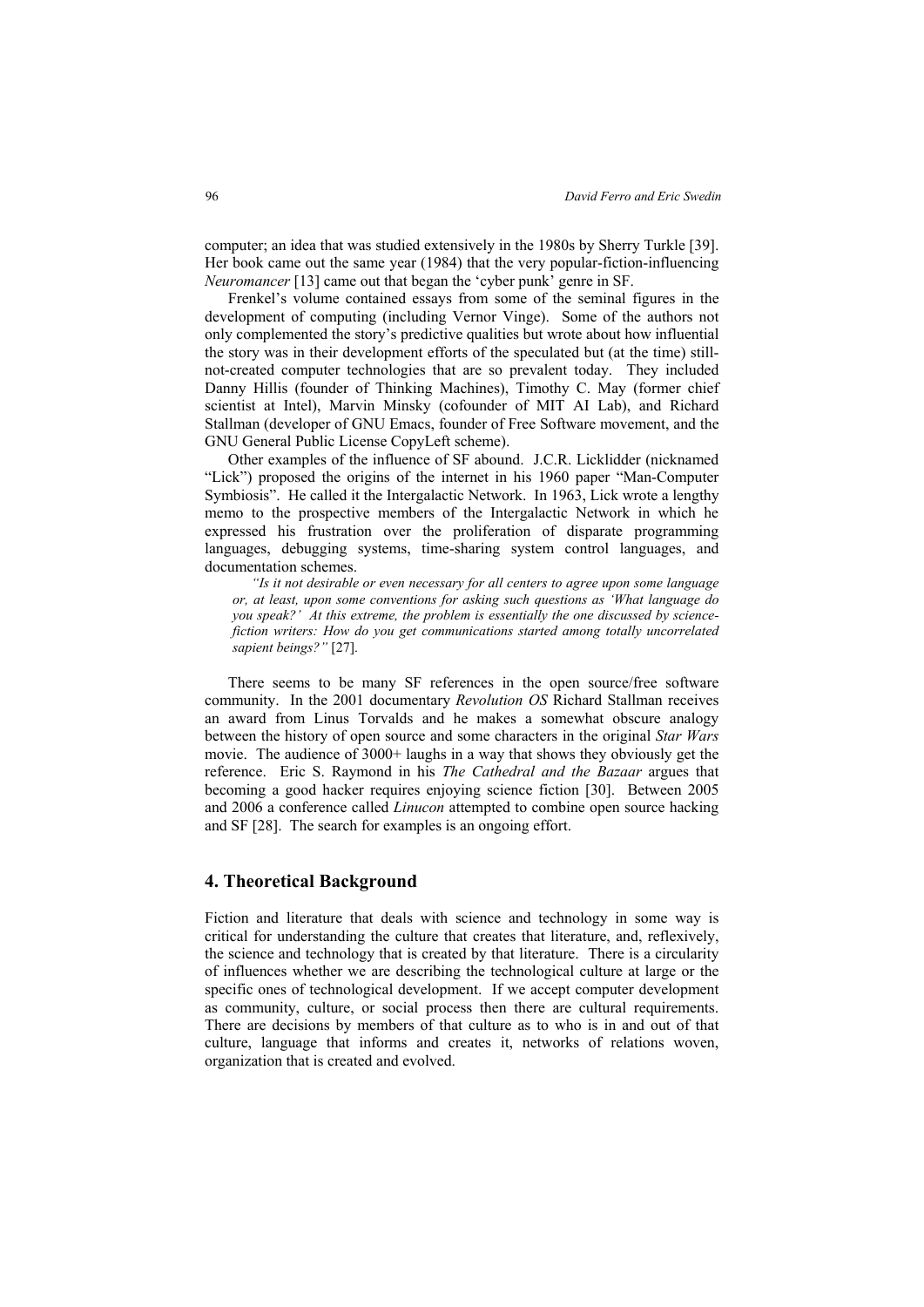For our purposes we can trace some of the academics generally investigating scientific and technological communities. For example, Robert K. Merton's 1942 "The Normative Structure of Science", created the Sociology of Science. Seminal works followed such as Thomas Kuhn's *The Structure of Scientific Revolutions* in 1962 [23] and Bruno Latour and Steve Woolgar's 1979 *Laboratory Life* ethnography [25] which started Actor-Network Theory (ANT). Applying similar approaches to history of technology led to Thomas P. Hughes' 1983 Networks of Power [21], who along with Wiebe E. Bijker and Trevor J. Pinch created The Social Construction of Technology (SCOT) field. Louis L. Bucciarelli's 1994 *Designing Engineers*, a participatory ethnography came out of this [8]. The various historical, sociological, anthropological, and, to a lesser extent, managerial and economic approaches have been consolidated into the field known as Science and Technology Studies (STS) – a multidisciplinary approach to understanding the social aspects of science and technology. Effective journalistic ethnographies of technological communities have proven informative as well, such as Tracy Kidder's 1981 *The Soul of a New Machine* [24] and Scott Rosenberg's 2007 *Dreaming in Code* [31]. Donna Haraway's "A Cyborg Manifesto" has initiated a great deal of examining women in computing and computing culture [19].

Obviously, given the list above, techno-scientific culture has been given considerable academic attention. There has been far less examining of Science Fiction as a component of anthropological, sociological , philosophical, and historical studies of science and technology, but the exceptions and possibilities are interesting.

The bulk of study on SF that has occurred has taken place in Literary Studies and multi-disciplinary "Digital Culture" programs. For those interested in these approaches there are two journals: *Extrapolation* (which uses the term Speculative Fiction rather than Science Fiction) [11] and *Science-Fiction Studies* [33] that take theoretical approaches to examining science fiction. In addition, many of the SF authors themselves, such as Brian Aldiss [2], Ursula K. LeGuin [26], and Bruce Sterling [36], have taken a number of interesting theoretical approaches.

SF has been examined in anthropological and sociological ways in Finland somewhat. A sample includes Jaakko Suominen who wrote a monograph that examines the role of popular culture (including Science Fiction) on preparing the Finnish public for computers even before the first personal computer arrived [37]. Petri Saarikoski wrote about personal computer interest in Finland from the 1970s to the mid-1990s that touched on some literary influences [32]. Marja Vehvilainen has touched on literature and its effects on women in technical fields in her writings [40]. Suominen and Saarikoski are both writing from Digital Culture Studies perspectives. Vehvilainen is writing from a Women Studies/Feminist perspective.

There are interesting convergences occurring via many of the above noted disciplines that might benefit from some focus on SF. The history of technology and science has been moving in the direction of the lesser-known actors for more than two decades. For example, Shapin and Schaffer's *Leviathan and the Air Pump* [34] partially looks at the role of media for promoting/enrolling the public and, to some extent, removing the separation between those inside and outside of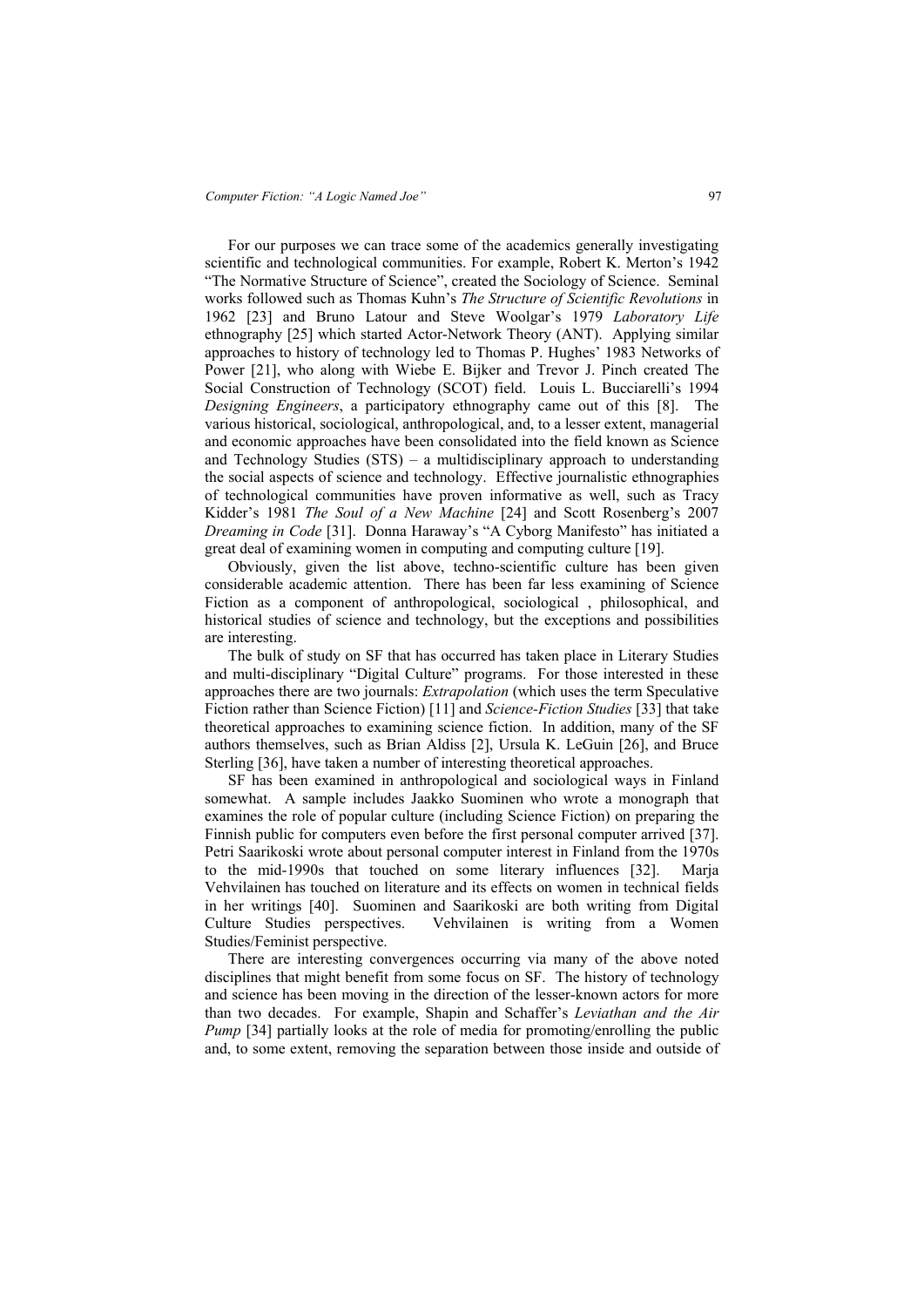science. Examining the intersection of the user and technology, various approaches – SCOT, ANT, Feminist theory, Media Studies, Consumer Studies – came together in an edited volume, by Nelly Oudshoorn and Trevor Pinch, entitled *How Users Matter: The Co-Construction of Users and Technologies* [29]. In that book they conclude with the co-creation (adaption, adoption, and nonadoption) that occurs between consumers and producers of the technology. They credit feminist approaches for bringing this forward, rely on SCOT for its focus on the creative forces and the culture of invention in technological creation, and credit Media Studies as examining how media has influenced consumer choices. According to the historian Kimmo Ahonen "Thanks to the influential studies of Robert Brent Toplin and Robert Rosenstone, fiction film is [controversially] considered to be a useful source for various research questions [in historical research]" [1]. Finally, while admittedly little studied at this writing, some computer-human interface scholars have even begun to borrow from literary studies by creating "pastiche scenarios" that use literary resources. These resources are characters from fiction (including potentially science fiction but, interestingly, the authors were somewhat dismissive of the weak characterizations in the genre) – to create use cases that resonate more with designers and their customers [4].

Lastly, returning to history for a potential exemplar, there is *Doomsday Men: The Real Dr Strangelove and the Dream of the Superweapon* by P.D. Smith [35]. Smith focuses not only on the history of physics and military technology but the literature of apocalypse begun in the nineteenth century and specifically, H.G. Well's *The World Set Free.* According to Smith astrophysicist Szilard read Well's work in 1932, "the year before he came up with the idea that a nuclear chain reaction could be used to power a bomb, and said that Wells should be credited as 'father of the atom bomb' ". *Different Engines: How Science Drives Fiction and Fiction Drives Science* by Mark Brake and Neil Hook [6] also looks at the historical influence of fiction on the scientific enterprise from its inception. They note the importance of fictional works such as Francis Godwin's *The Man in the Moone* and Francis Bacon's *New Atlantis* as spurring, even preceding, scientific discovery and discussion.

#### **5. Surveying Technologists on the Importance of Science Fiction**

The authors conducted a survey to attempt to add primary research results to the questions related to the importance of SF as an aspect of those engaged in technoscientific endevours, The authors wanted to document the type of literature and media important to students who chose technoscientic fields of study, compared to those who had not, and how it influenced their views of society. In addition, we wondered how that might translate across national borders. That we can find no similar study points to the hole in our understanding of engineering culture as well as our stereotypical assumptions. Indeed, regarding assumptions, a student in one of the questionnaires noted "News Flash: Geeks like Sci Fi!" However, what is the evidence that they do and, much more importantly, what does it mean?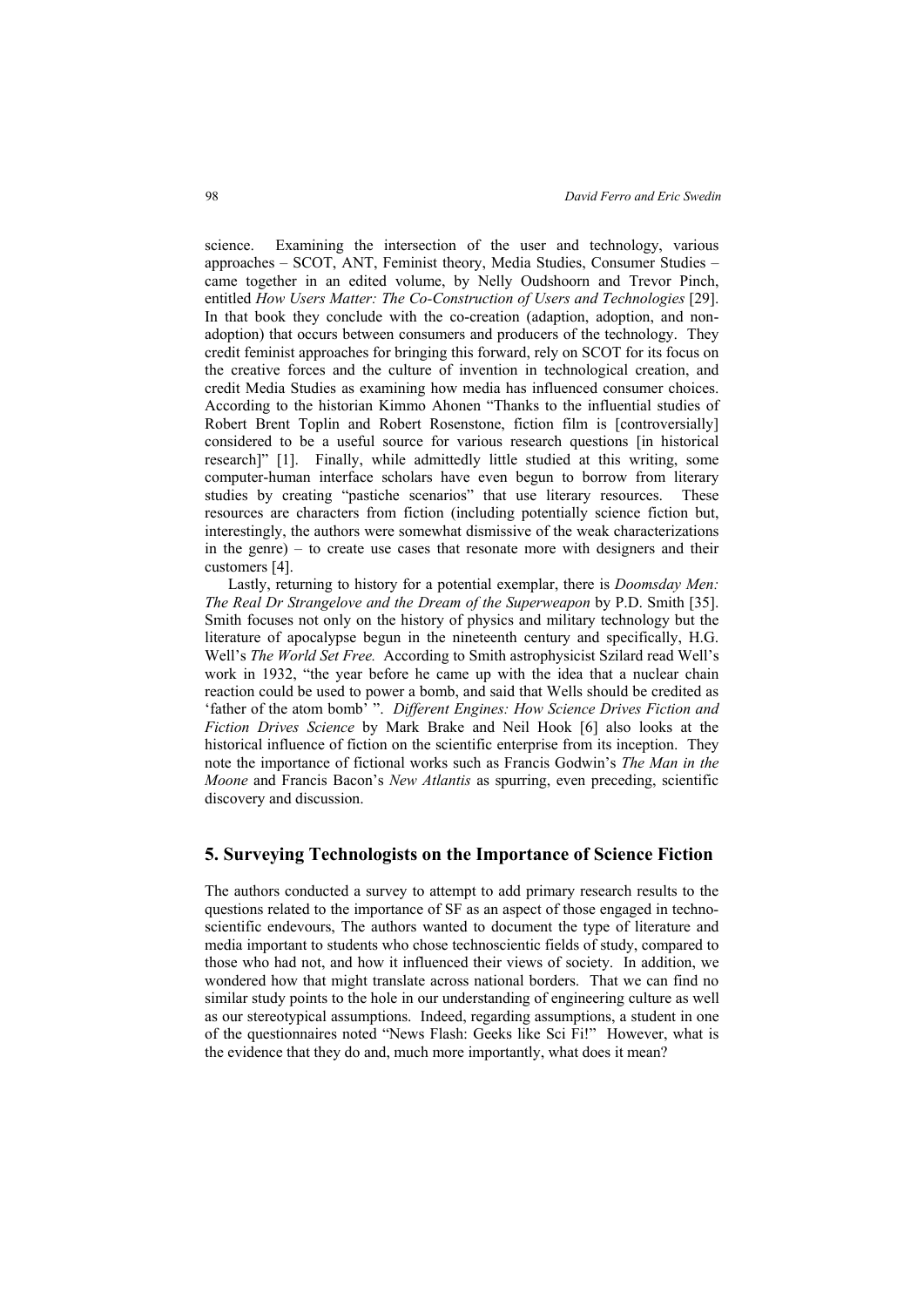A survey was created that compared university students in three classes. These are four of the questions that were asked: "Had the survey taker:

- o Played Science Fiction oriented video games
- o Watched Science Fiction movies or shows
- o Read Science Fiction for pleasure
- o Thought that Science Fiction had influenced their views of the future?"

All three samples are small at this preliminary stage. In all, 67 students in three locations were given a survey: 13 in a general history class and 25 in a computer science class, both at an American university, and 28 in a computer science class in Finland. The history class consisted of students of many disciplines, including some technical/scientific fields.

The results show that the computer science classes in Finland and the U.S. track pretty well together, with both groups of CS students showing high levels of participation in all three activities of playing, watching, and reading SF oriented entertainment. The general history class in the U.S. was lower in games and much lower in reading. Most interestingly, the majority of students (54%) in the history class felt that SF had not influenced their perception of the future. The vast majority of the CS classes in both Finland and the U.S. felt that it had.



#### **6. The Evolution of Science Fiction and its Scientific Literacy**

The results of this survey should not surprise us. Isaac Asimov, after a long break from writing fiction notes in 1967 "We are living in 'science fictional' world" – a world of increasingly realized scientific and technological advances [14]. If SF plays a large role in the 'science fictional' culture at large, one could speculate that it might play a larger role in the engineering and scientific communities that are closer to the creation of the 'science fictional' creations. The origins of SF included the idea of popularizing science and technology all along. It spoke to and was written by members of scientific and technological communities. As a result, SF became part of the Lingua Franca of those communities.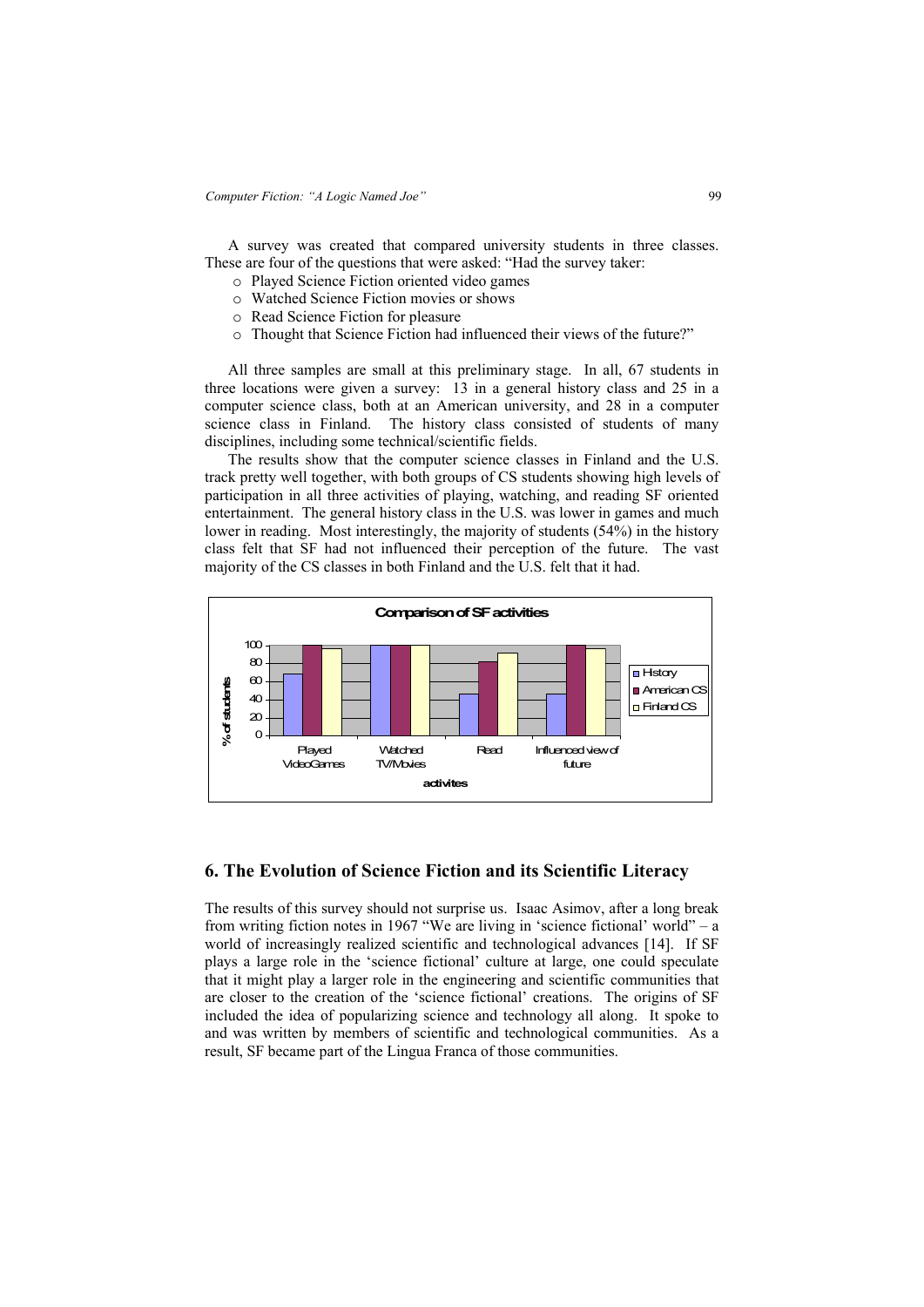In the nineteenth century, the British originally used the term "scientific romance". Americans used "invention stories". Other terms included "off-trail stories, impossible stories, different stories, highly imaginative stories, weirdscientific stories, pseudo-scientific stories, scientific fiction, and scientific novels". Hugo Gernsback, editor of Modern Electronics and other magazine that often combined electrical hobbies with fiction, coined "scientific fiction", then "scientifiction", and finally "science fiction" in June of 1929 and since universally adopted [41]. Arguably, the most important award for a SF author is the Hugo Award, named for Hugo Gernsback. Finland appears to have followed the English terminology.

Science Fiction has been termed the literature with a sense of wonder with the Universe. From an interview with James Gunn:

*"Yes. Generally speaking, people who are close to science, or people who are close to the science element in science fiction, maintain their hope and maintain their faith in science. The… you find them going around and explaining that while there are bad effects, most of the good effects are yet to come."* [15].

The trust in techno-scientific advance and adherence – within limits – to techno-scientific veracity has been critical to the core of SF. This was termed "Hard Science Fiction" by P. Schuyler Miller (a not very well-known science fiction author and regular book reviewer for *Astounding Science-Fiction* and *Analog* for 24 years) in a November 1957 editorial while he was discussing the republication of Campbell's *Islands of Space* [42]. With changes in society such as the 1950s view of "better life through chemicals" brought to an end by books like Rachel Carson's *Silent Spring* [9], reactionary, less positivistic, and less optimistic "new wave" SF came about. This activity influenced the economic necessity of consolidation of SF with fantasy to create SF&F in the 1960s and made the term "hard" SF more important to those interested in the 'hard science' viewpoint.

The negotiation of what SF would be, however, had been a constant component of interactions between authors, editors, and fans. Gernsback often editorialized on the stories he published in his magazines as to their potential scientific veracity. He noted:

*"In time to come, our authors will make a marked distinction between science fiction and science faction…By this term I mean science fiction in which there are so many scientific facts that the story, as far as the scientific part is concerned, is no longer fiction but becomes more or less a recounting of the fact"* [43]*.* 

He took one of the fathers of SF, Jules Verne, to task in Verne's "Off on a Comet" story:

*"[T]he author here abandons his usual scrupulously scientific attitude and gives his fancy freer rein… Verne asks us to accept a situation which is in a sense selfcontradictory…"* [43].

John Wood Campbell, Jr. took the post of editor of *Astounding Science Fiction* in 1937 and would introduce in a serious way what C.S. Lewis would term "engineers' stories". Now the veracity not only would run to the science, but to the scientists and engineers that were creating the science and technology. He encouraged a number of authors, including Isaac Asimov and Robert Heinlein,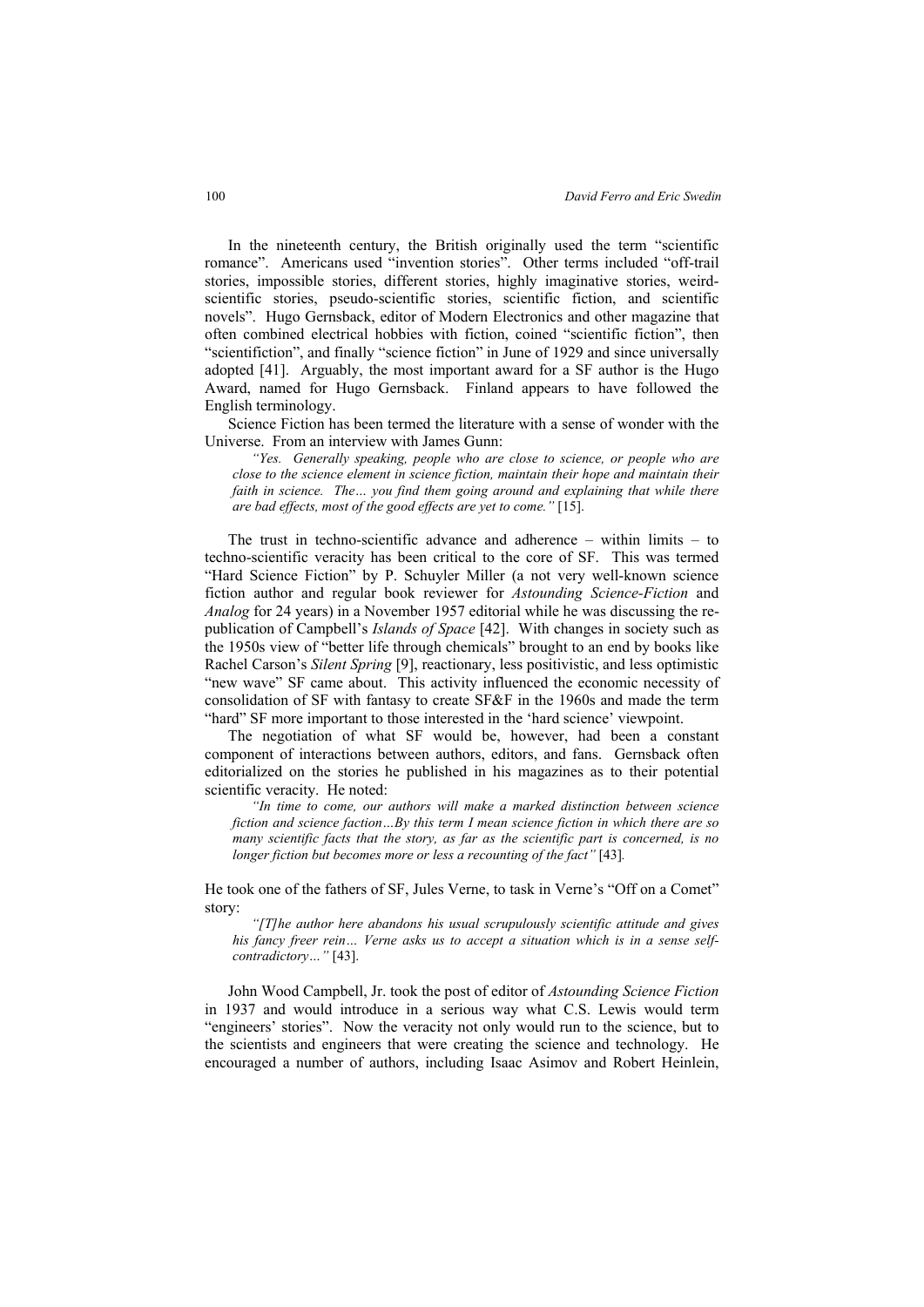who had scientific or engineering backgrounds. In an interview in 1971 Asimov spoke of Campbell wanting realism, not that they "couldn't go out into the blue yonder" but that in the stories "scientists acted the way scientists do; that engineers acted the way engineers do; and in short that the scientific culture be represented accurately" [14].

The audience and authors may have evolved as well according to Asimov. There already existed a high percentage of technically oriented Americans reading and writing for the magazines. According to Everett F. Bleiler in *Science-Fiction: The Early Years*, almost half the writers had (or went into) technical, scientific, or medical backgrounds. Moreover, college education (93 of 510) and advanced degrees are in a higher percentage than the general American population of the time [3]. However, "While a subclass of mature readers persisted . . . this class diminished proportionately" [3]. Potentially as a reaction, in 1936 the market did change when *Wonder Stories* died and, the next year, when John W. Campbell Jr. took over *Astounding Stories*. He not only continued the attempt begun to add more scientific and technological accuracy but to raise the literary level as well. "[O]nly Raymond Z. Gullun, John Beynon Harris, Murray Leinster, Frank Belknap Long, C.L.Moore, Ross Rocklynne, Clifford Simak, E.E. Smith, and Jack Williamson continued as significant authors," continues Bleiler. Other writers continued with lesser effect and new authors sprang up such as Isaac Asimov, L. Sprague de Camp, Robert A. Heinlein, L. Ron Hubbard, Henry Kuttner, Fritz Leiber, Theodore Sturgeon, and A.E. Van Vogt [3]. The SF authors themselves argued for what SF would be. In an August 1951 letter to Truman Talley, Robert Heinlein writes, "I did not know that a Ray-Bradbury story was still under consideration. . . Ray is a prime example of the writer of pseudo-scientific fantasy…I have yet to read under his name any science fiction. He is ignorant of science, doesn't even know what the word means…" [20].

# **7. The Role of Predictions and a Conclusion**

While Hard SF continues to play a role in SF, SF's adherence to realism and, thus, an adherence to accurate technical predictions, may or not be as critical to the traditional needs of storytelling such as theme, characterization, and plot. Futurology is a field fraught with difficulties. The accuracy of predictions by experts in their fields was found to be "at best weakly related to general technical expertise and unrelated to specific expertise" by George Wise in 1976 [44].

 I would argue that predictive aspects of Leinster's "A Logic Named Joe" in describing our current networked society should be appreciated. However, its importance to our contemporary situation is more complex than technical accuracy. Thomas Haigh has noted, "Nothing tells us more about a society than its assumptions about its future" [18]. Indeed, the Leinster story tells us much of the society of 1946 post-war America, especially with regard to its assumptions of censorship. What stands in as the 'World Wide Web' of the story is far more restrictive concerning nudity, personal information, and potentially dangerous technical knowledge than the Web we know today – at least in most of the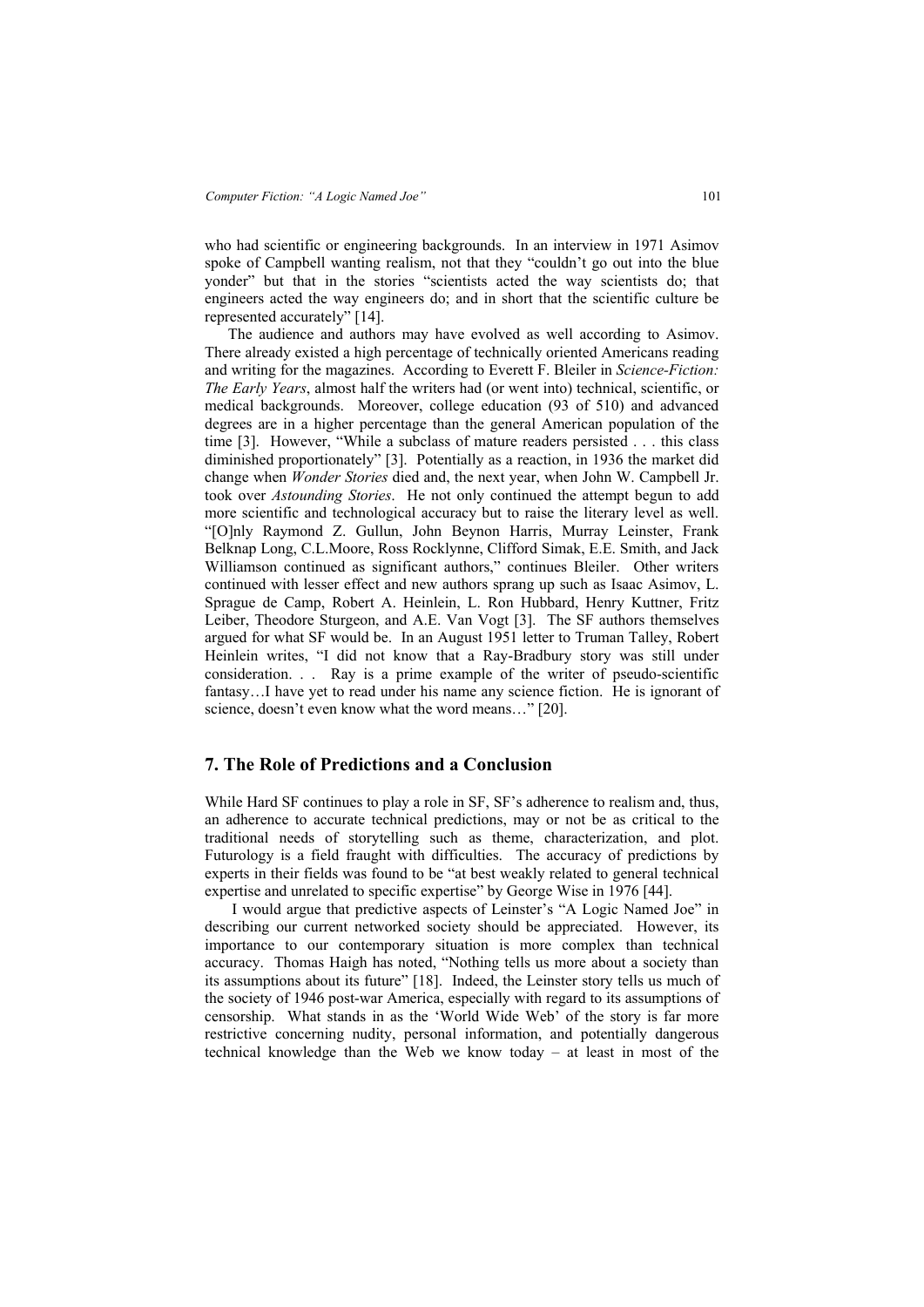Western World However, it tells us as much about our current situation that it has been rediscovered and celebrated through the very mechanism that Leinster predicted – the world wide web. Moreover, I propose, that no matter how many technical predictions in SF go awry, the value is in the predicting itself. Author David Brin called them "thought experiments" where "tomorrow remains a popular playground" [7]. In many ways, they are like the thought experiments that engineers and scientists utilize everyday when imagining a future augmented by continued invention and discovery.

With further research, we will hope to discover more about how important a role SF plays in the communities where the future is created. How well does it conscript/retain and, in contrast, exclude membership to those communities? How big a part of the language is it in those communities? How much have the creations of those communities been shaped by it? In addition, does society depend on its assumptions? Perhaps, one might argue, democracy depends on it. In increasingly techno-scientific democracies like Finland and the U.S., a technically informed citizenship may thus depend, to some degree, on the literature of choice of the creators of that technology and science.

#### **References**

- Ahonen, Kimmo. interview with author David Ferro, November, 2008.
- [2] Aldiss, Brian, *Billion Year Spree: The History of Science Fiction* Transworld Publishers Ltd. (1973).
- [3] Bleiler, Everett F., *Science-Fiction: The Early Years*, Kent State University Press, January 1991, p. xxiv.
- [4] Blythe, Mark A. and Peter C. Wright, Pastiche scenarios: Fiction as a resource for user centred design, *Interacting with Computers,* v.18 n.5, p.1139-1164, September, 2006
- [5] Bova, Ben, interview with author David Ferro, NSS Conference, October 6, 2006, Ogden, Utah.
- [6] Brake, Mark and Neil Hook, *Different Engines: How Science Drives Fiction and Fiction Drives Science*, Macmillan, 2007.
- [7] Brin, David, *The Life Eaters* (La Jolla, CA: Wildstorm Productions, 2003), Afterward
- [8] Bucciarelli, Louis L., *Designing Engineers*, The MIT Press 1994.
- [9] Carson, Rachel, *Silent Spring*, Houghton Mifflin Company 1962.
- [10] Engelbart, Douglas, Augmenting Human Intellect (1962); http://www.bootstrap.org /augdocs/friedewald030402/augmentinghumanintellect/ahi62index.html
- [11] *Extrapolation* (published quarterly by University of Texas, Brownsville, TX); http://fp.dl.kent.edu/extrap/
- [12] Frenkel, James (ed) *True Names: And the Opening of the Cyberspace Frontier*, Tor Books 2001.
- [13] Gibson, William, *Neuromancer*, New York: Ace Books, 1984.
- [14] Gunn, James, *James Gunn's The Literature of Science Fiction Film Series* (The History of Science Fiction after 1938" interview with Isaac Asimov (1971)) Center for The Study of Science Fiction Film Series 51, DMZ productions 2002.
- [15] Gunn, James, *James Gunn's The Literature of Science Fiction Film Series* (Theme In Science Fiction: A Discussion Between Gordon Dickson & James Gunn (1975)) Center for The Study of Science Fiction Film Series 51, DMZ productions 2002.
- [16] Jenkins, Will F. (published under actual name), A Logic Named Joe, *Astounding Science Fiction*, March 1946; http://www.baen.com/chapters/W200506/0743499107\_\_\_2.htm